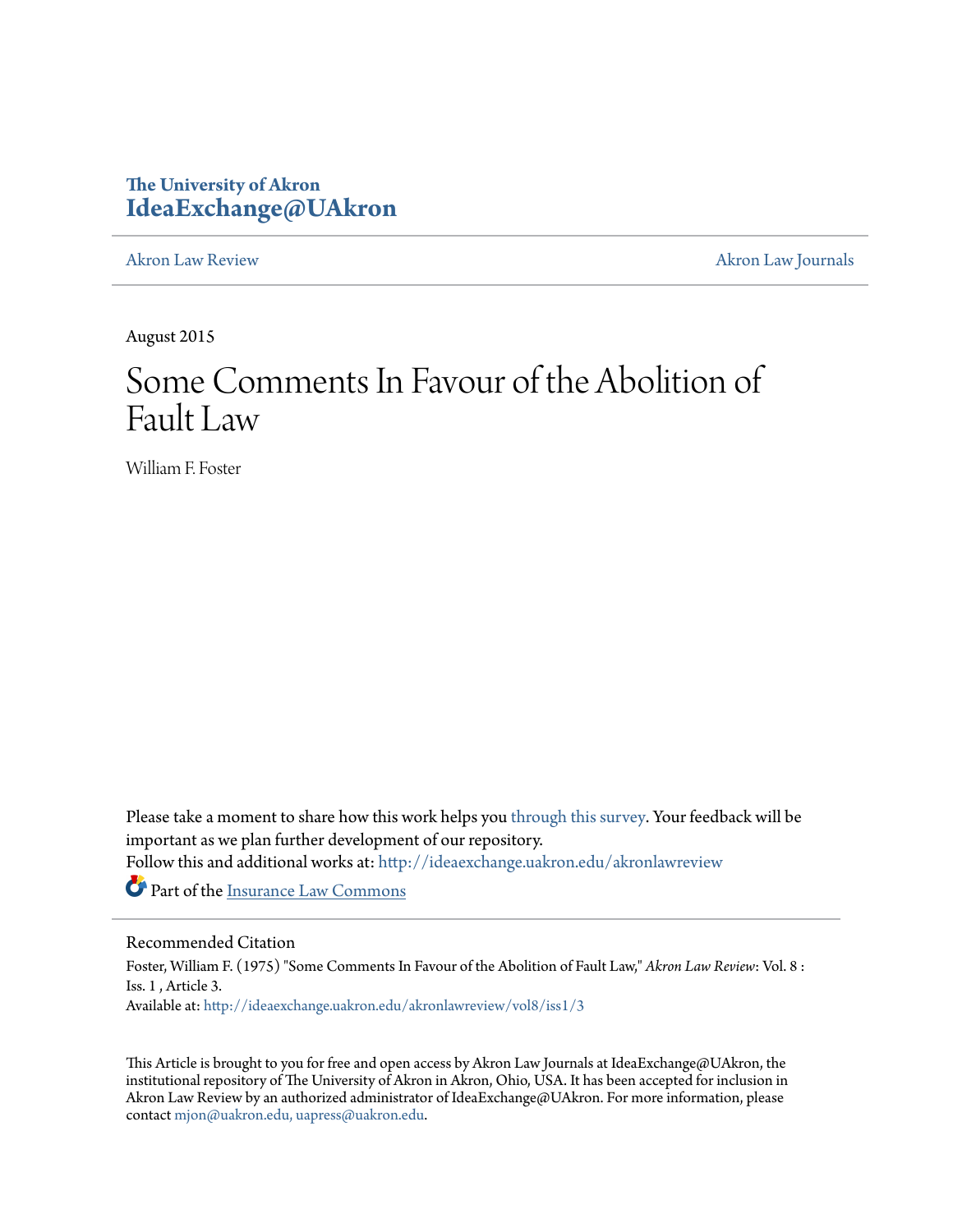## **SOME COMMENTS IN FAVOUR OF THE ABOLITION OF FAULT LAW\***

#### WILLIAM F. FOSTER\* **\***

**T HE ALARMING NUMBER** of automobile accidents resulting in death or injury to thousands of persons each year and the direct and indirect costs associated with these accidents is one of the more depressing features of modern life. Unfortunately, there is no reason to believe that there will be a dramatic improvement in this situation in the foreseeable future because: automobile transportation is central to the North American way of life, the majority of drivers have no competence in anything but routine driving situations, and often factors beyond a motorist's control cause or contribute to accidents. For these reasons it is reasonable to expect that automobile accidents will still occur even if all users of the road exercise care and that the carnage on the highways must be regarded as a phenomenon of twentieth century society.

The suffering and loss of life resulting from automobile accidents and the consequent social and economic dislocations have forced governments at all levels to give serious thought to the problems of alleviating the plight of accident victims and their dependents. Thus, there has been a re-evaluation of the fault system of compensation-its functions, its bases, and its traditional principles. In the light of existing social, economic and technical conditions, a search is being conducted for meaningful reforms to, or alternatives for, that system.<sup>1</sup>

While there has been widespread agreement on the fact that reform of the fault system of compensation is urgently needed there has been no general agreement on the direction reform should take.<sup>2</sup> However, it is possible to discern three broad categories of reform in the post-war period:

1. those directed at improving the operation of the fault system of compensation both at the financial responsibility and administrative levels;

<sup>\*</sup> This article was presented as the keynote address at the *Law Day U.S.A.* program of the University of Akron School of Law on May 1, 1974.

<sup>\*\*</sup> LL.B., Auckland, New Zealand; LL.M., University of British Columbia. Barrister and Solicitor of the Supreme Court of New Zealand. Currently Assistant Dean, McGill University Law School.

**<sup>1</sup>** For a discussion of the reason for abolishing the fault system and of the constitutionality of the "no-fault" legislation *see* Pinnick v. Cleary, 271 N.E.2d 592, 42 A.L.R.3d 194 (1971). *But see Massachusetts No-Fault Opinion: Shallow Reasoning, Unsupported Dicta,* TRIAL, Vol. 7, No. 4 at 60 (July 1971).

*<sup>2</sup> See* Ghiardi and Kircher, *Automobile Insurance Reparations Plans: An Analysis ol Eight Existing Laws,* 55 MARQ. L. REV. 1 (1972).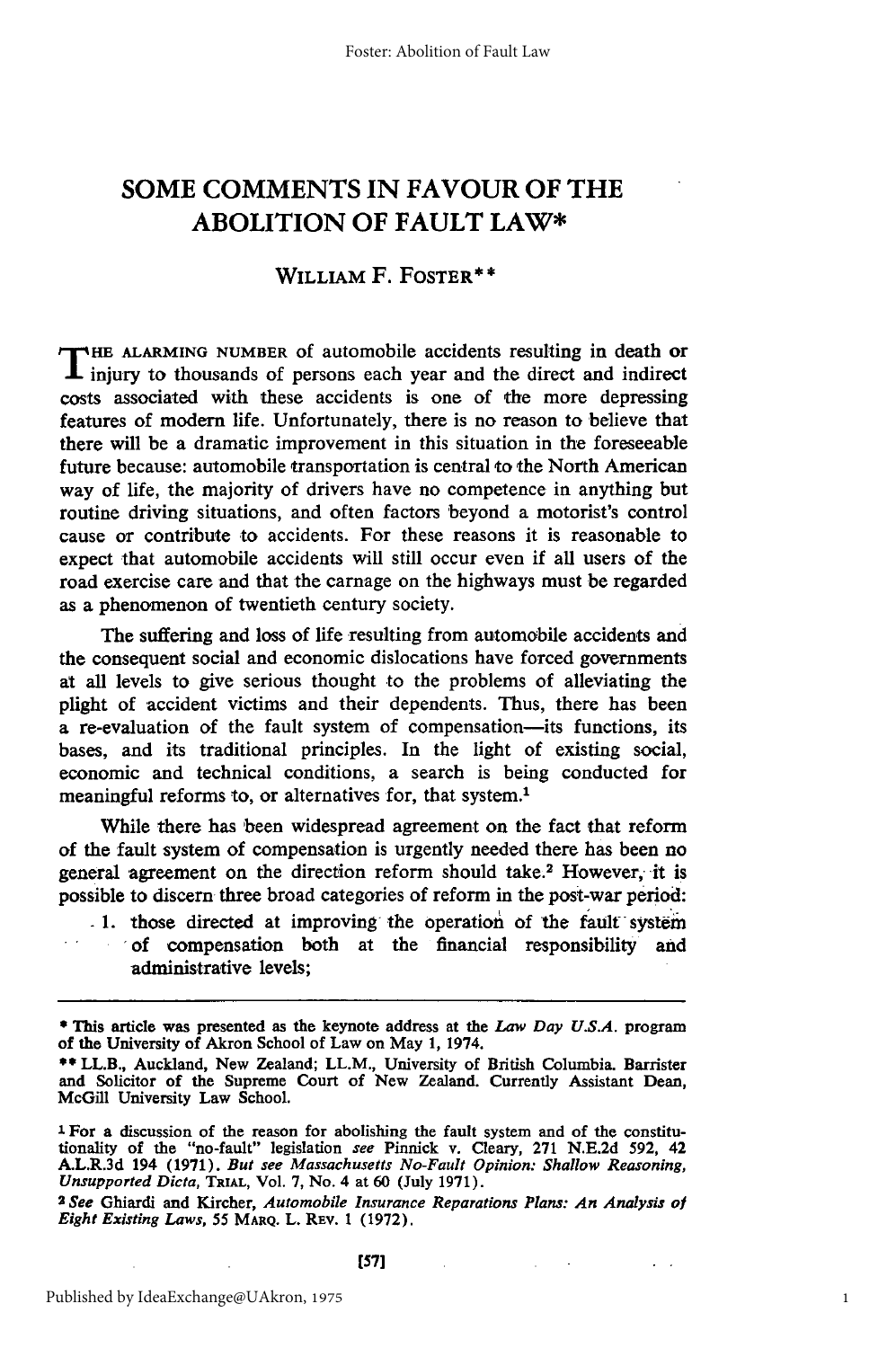#### **AKRON LAW REVIEW**

58

- 2. those which would supplement the fault system of compensation with a scheme of no-fault insurance:
- **3.** those which have as their objective the abolition of the fault system of compensation and the introduction of a scheme **of** accident insurance.

It is not surprising that there has been no unanimity on how best to mitigate the disastrous financial consequences which the automobile accident victim and his dependents so often have to bear. **All** investigations into this problem are attended **by** controversy. The opponents and proponents of the fault system of compensation and the various avenues of reform are vocal, often vociferous. Interest groups are eager to present their points of view-and to have them accepted.

#### THE **FAULT** SYSTEM **AND** THE **LEGAL** PROFESSION

One such interest group is the legal profession. North American lawyers have been, and are, vitally interested in all proposals to reform the fault system of compensating the victims of automobile accidents because they feel their vested interests threatened.3 Many lawyers specialize in handling plaintiff claims for death and personal injury arising out of automobile accidents; others specialize in the representation of the interests of insurance companies.

Notwithstanding the vested interest that these advocates have in the fault system and its continuance, their experience and "know-how" would be exceedingly valuable in the search for solutions to the problems raised **by** the system, and for a better system of dealing with the compensation of victims of automobile accidents. These lawyers are skilled practitioners, dedicated and effective. **They** know the problems involved within the confines of the fault system in obtaining the truth and achieving justice in the determination of the consequences of an automobile accident which has resulted in loss of life or limb.

Thus, it is a cause of concern when a sizable segment of the legal profession comes down on the side of the fault system of compensation and protests any changes which would substantially restrict, or abolish totally, recourse to that system by victims of automobile accidents.<sup>4</sup> Such protest is widespread within the legal profession despite the fact that the fault system has been subjected to severe authoritative criticism.<sup>5</sup>

*5See, e.g.,* **R. KEETON & J. O'CoNELL, BASIC PROTECTION FOR THE TRAFFIC VIc'rm**

*<sup>3</sup> See, e.g.,* **AMERICAN TRIAL LAWYERS ASSOCIATION, JUSTICE AND THE ADVERSARY SYSTM (1969);** *accord,* **DEFENSE RESEARCH INSTITUTE, FAULT-A DETERRENT TO HIGH AY ACCIDENTS (D. Ross ed. 1969).** *See also* **DEFENSE RESEARCH INSTITUTE,** PSYCHOLOGICAL ASPECTS OF THE FAULT SYSTEM AS COMPARED WITH THE NO-FAULT **SYSTEM OF AUTOMOBILE INSURANCE (L. Lawton ed. 1969).** *<sup>4</sup> See, e.g.,* **BARREAu DU QUEBEC, MEMOIRE DU BARREAU DU QUEBEC AU COMrTE**

**D'ETUDE SUR L'ASSURANCE. AUTOMOBILE (1971); THE ADVOCATES' No-FAULT AUTO-MOBILE INSURANCE-THE NEW PROPOSALS (1974).**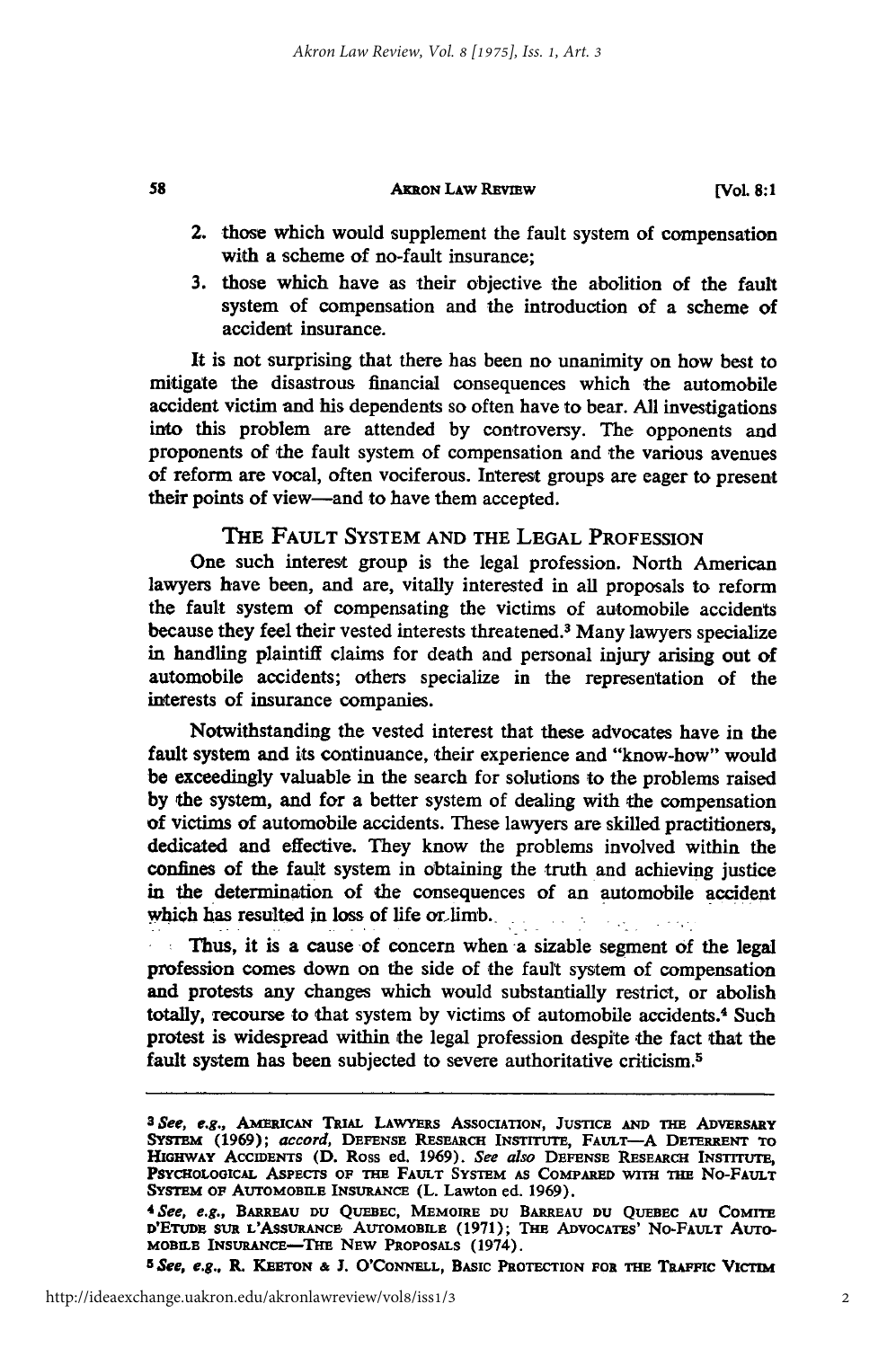**F4ll 1974]**

#### **ABOLITION OF FAULT LAW**

**Why** is it that so many lawyers are so keenly interested in retaining the fault system with the courts as the final arbiters in fixing blame and awarding damages? Is it blind faith in the concept of fault? The fault concept is commonly, but erroneously, regarded as an integral and long-standing part of our Anglo-American legal heritage. Is it because the status quo best serves the interests of the legal profession? After all, a substantial portion of the fees earned **by** North American lawyers comes from automobile accident claims and litigation. Or, is it because the fault system of compensation best serves the interests of society? The legal profession would have the public 'believe that it is for the latter reason that they so vehemently oppose all major reforms of the fault system of compensation. **Let** us accept this position, for what it is worth, and examine the arguments put **by** the profession in support of it.

At this juncture, I feel, it is necessary to clarify one thing. From the stand taken **by** the legal profession on the question of how best to compensate the victims of automobile accidents, it appears that the profession believes that the legal system should concentrate, not on what the public demands nor on what the public gets, nor even on what the public needs or deserves, but rather that the legal system should concentrate on what the public *should* get-and that it is to be the legal profession which is to determine what the public should get.

The problem with this state of affairs is that in deciding what the public should get the person or body making that determination is in fact making a value judgment-a decision which at bottom is both subjective and unverifiable. The decision can be argued about, but in final analysis it can only be regarded as valid if it accomplishes the ultimate objectives sought to be achieved **by** 'the decision maker. And, whereas the value judgment itself may not **be** verifiable as objective truth, it can be ascertained through observation and analysis whether the goals sought are in fact attained.

So let us now examine the declared objective of the fault system, compensating victims of automobile accidents. We shall also note the various categories of reform which have been proposed or implemented to determine whether this objective has been fulfilled.

### THE **DEFICITS** OF THE **FAULT** SYSTEM

The fault system of compensation rests on the value judgment that only a person who, **by** his fault, has caused loss to another ought to make

**<sup>(1965) [</sup>hereinafter cited as KEETON]; ISSON, THE FORENSIC** LOTTERY **(1967)** [here- inafter **cited as ISSON]; REPORT OF THE ROYAL COMMISSION OF INQUIRY, COMPENSA-**TION FOR PERSONAL INJURIES IN NEW ZEALAND (1967); REPORT TO GOVERNOR<br>NELSON A. ROCKEFELLER, AUTOMOBILE INSURANCE... FOR WHOSE BENEFT (1970);<br>GOUVERNEMENT DU QUEBEC, RAPPORT DU COMITE D'ETUDE SUR L'ASSUPANCE GOUVERNEMENT DU QUEBEC, RAPPORT DU COMITE D'ETUDE SUR L'ASSURANCE AUTOMOBILE (1974).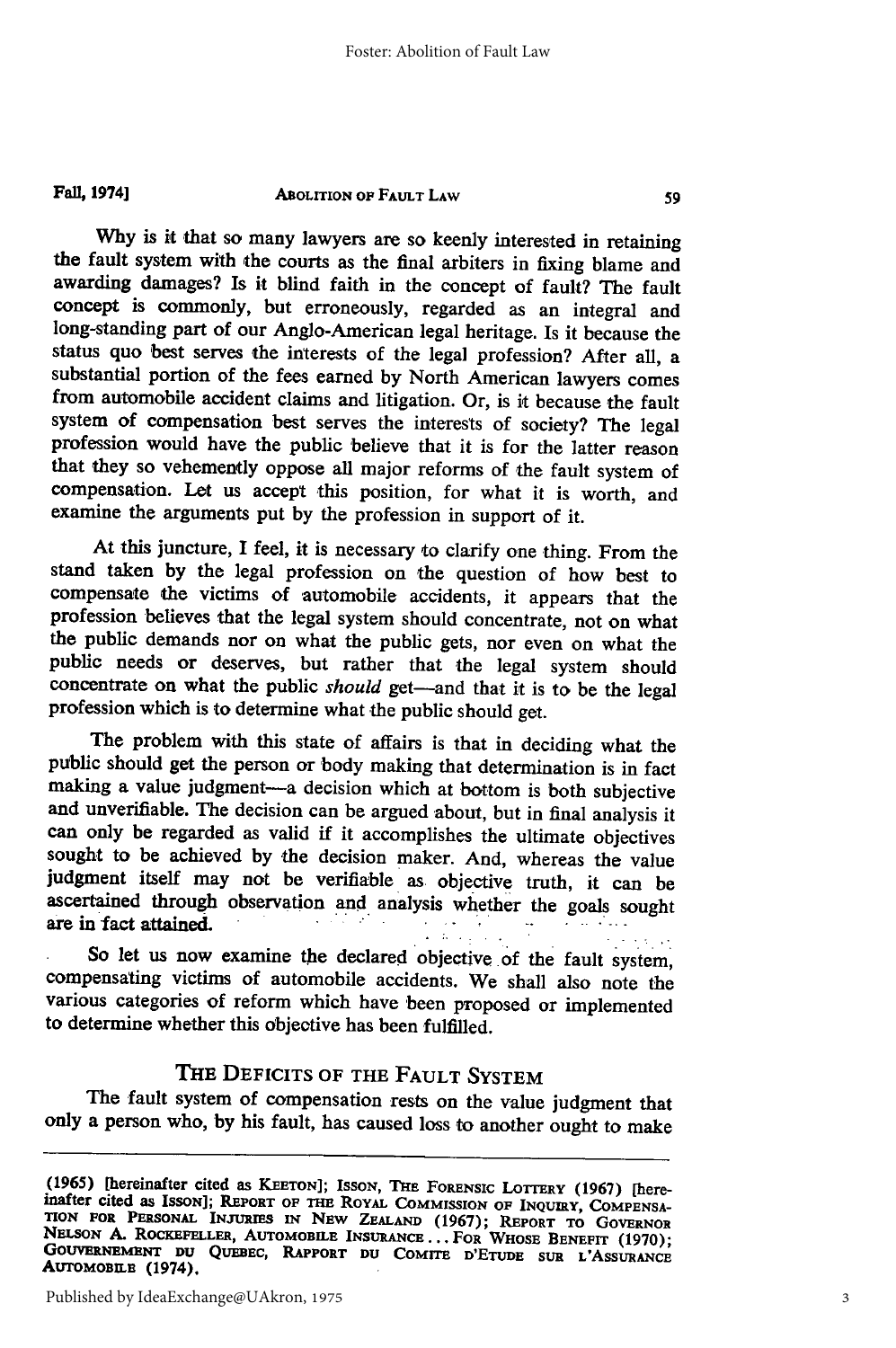#### **AKRON** LAW REVIEW

**[Vol. 8:1**

compensation to that other person. This principle in its modern day application, its advocates contend, fulfils three functions: **<sup>6</sup>**

- **1.** It satisfies the public's sense of justice when the wrongdoer is brought to account.
- 2. It deters people from acting irresponsibly.

60

**3. It** guarantees the injured party compensation commensurate to the injury he sustains.

#### *Justice*

To the layman there is an identification in large measure of legal responsibility with moral blameworthiness in the notion **of** fault-no one who **is** not to blame, or who is not culpable, should be made to pay compensation.

That legal fault corresponds to moral fault in the fault system of compensation is a misconception. Legal fault is determined by reference to the standard of the reasonable man-a creature of myth. The question that is asked in any given case is not "was the defendant morally culpable in causing the loss," but rather "did the defendant's conduct conform to the standard of conduct which, in similar circumstances, could be expected of the reasonable man." Thus, it is incorrect to think that the fault system is concerned with genuine individual fault. It is concerned with the largely fortuitous consequences **of** the defendant's conduct.7

This situation is particularly true when the fault system is applied to the field of automobile accidents, for here the causative factor in many cases is not fault but mere human error-the unavoidable result not of blameworthy conduct but of human imperfection. Unfortunately, human error is often equated with fault because the question of compensating some injured person hinges upon a finding of fault.

The hollowness of the notion of fault is perhaps best exemplified **by** reference to the following facts:

- 1. That the use of common law<sup>8</sup> and statutory presumptions of fault<sup>9</sup> can result in liability being imposed on a defendant, where these presumptions operate to shift the burden of proof onto him, not because in truth he was at fault, but because he was unable, often for factors beyond his control, to establish his innocence.
- 2. That studies have shown there is a tendency for liability to follow the incidence of insurance notwithstanding that fault should

*<sup>6</sup>See, e.g.,* **AMERICAN ENTERPRISE INSTITUTE OF PUBLIC POLICY RESEARCH, No-FAULT AUTO INSURANCE** PROPOSALS (1971); **KEETON, COMPENSATION** SYSTEMS-THE SEARCH **FOR A VIABLE ALTERNATIVE TO** NEGLIGENCE **LAW (1969).** *<sup>7</sup>See* **IssoN,** *supra* note **5,** at 10-12 and **18-22.**

**<sup>8</sup>***E.g.,* **the** doctrine of *res ipsa loquitur.*

*<sup>9</sup>E.g.,* Highway **Victims** Indemnity **Act** of 1964, **R.S.Q.,** c.232, **s.3** (Can.).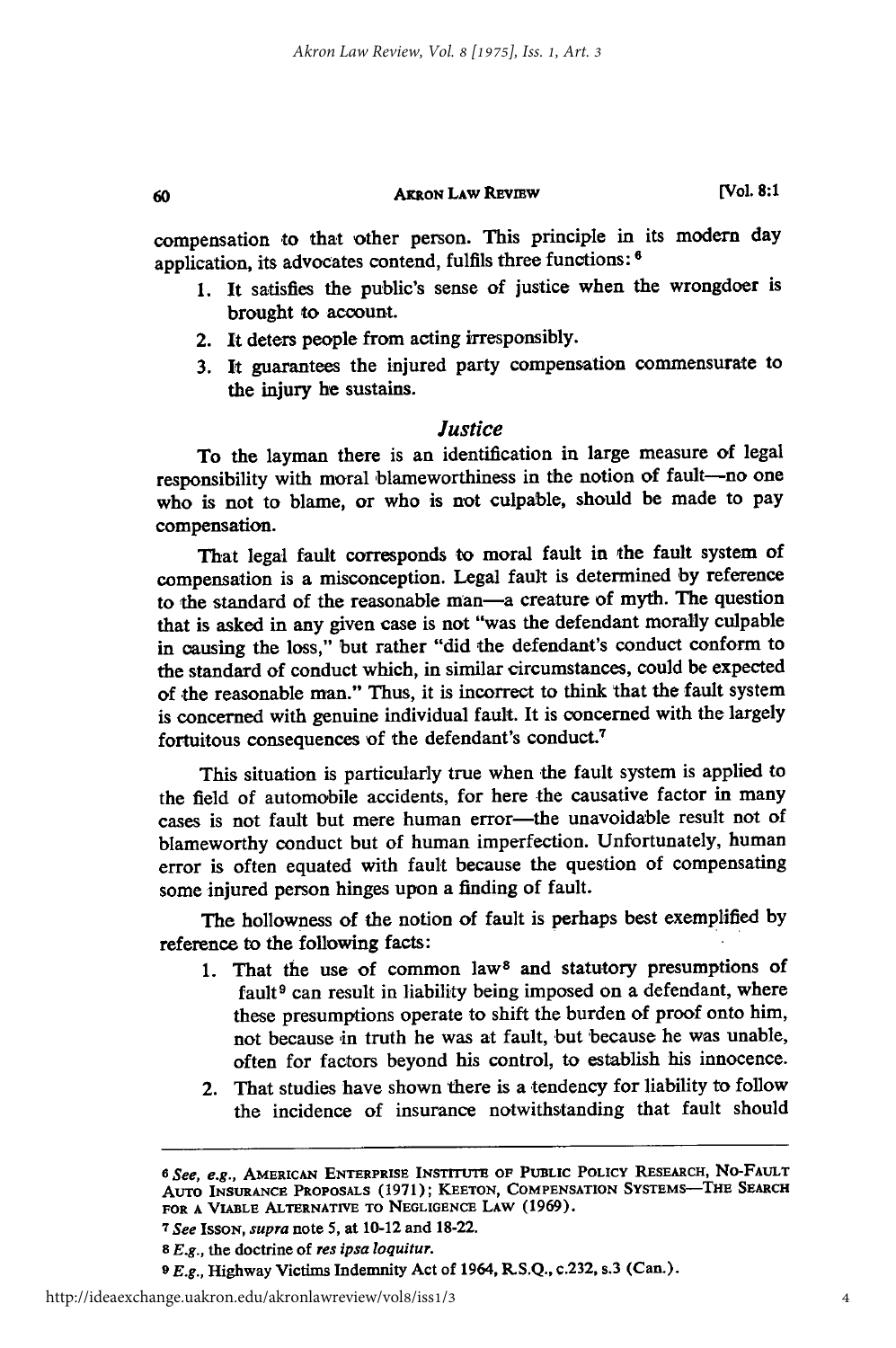#### **Fall, 1974l**

#### **ABOLITION Op FAULT LAW**

be the sole criterion of liability<sup>10</sup>—and most automobile owners possess liability **insurance.**

**3.** That the sanction of the fault system of compensation ignores the moral quality of the defendant's conduct-it is a capricious sanction over which the courts have little control once the determination is made that the defendant is at  $f$ ault.<sup>11</sup>

**All** in all, the fault system of compensation is a kind of gamble. The outcome of a case can depend not so much on the presence or absence of true fault but on such factors as the skill of the lawyers, the existence of insurance, the sentiment of the judge or jury, or the availability of a witness.

#### *Deterrence*

The advocates of the fault system of compensation argue that it serves as a deterrent to careless conduct, that the fear **of** civil liability educates people to act responsibly. This is, at best, a dubious claim.

For a sanction to be effective in curbing anti-social behaviour there must be available to those persons whose conduct may result in an imposition of the sanction, two possible courses of conduct. Assuming *arguendo* that automobile accidents are statistically unavoidable, notwithstanding the use of care **by** motorists, and that human error and factors beyond the control of drivers are the principal causes of accidents, does the choice between two possible courses of conduct really exist? The short answer appears to be no, unless it can be said that the choice lies between driving and not driving.

However, the most glaring weakness in the argument that the fault system deters careless conduct is that the majority of motorists are protected against the operation of the sanction of that system **by** liability insurance. The possession of third party liability insurance **by** owners and operators of automobiles is the rule, not the exception; and, in fact, most jurisdictions encourage the purchase of such insurance.<sup>12</sup> It cannot realistically be claimed that a sanction can effectively control the activities of persons immune to it.

Perhaps if liability insurance was abolished the threat of civil liability would become an effective deterrent. But even this is doubtful since the fear of death, bodily injury, imprisonment, loss of license and fines seem to have little effect on driving habits.

Finally, it should be borne in mind that the sanction of the fault system only operates when a person's fault causes damage to another to whom he owes a duty. Careless driving which does not result in loss or

**<sup>1</sup>OE.g., SAWYER, LAW IN SOCIETY 145 (1965).**

**<sup>11</sup> The severity of the sanction is geared to the amount of damage caused.** *1 <sup>2</sup> Supra* **note 5.**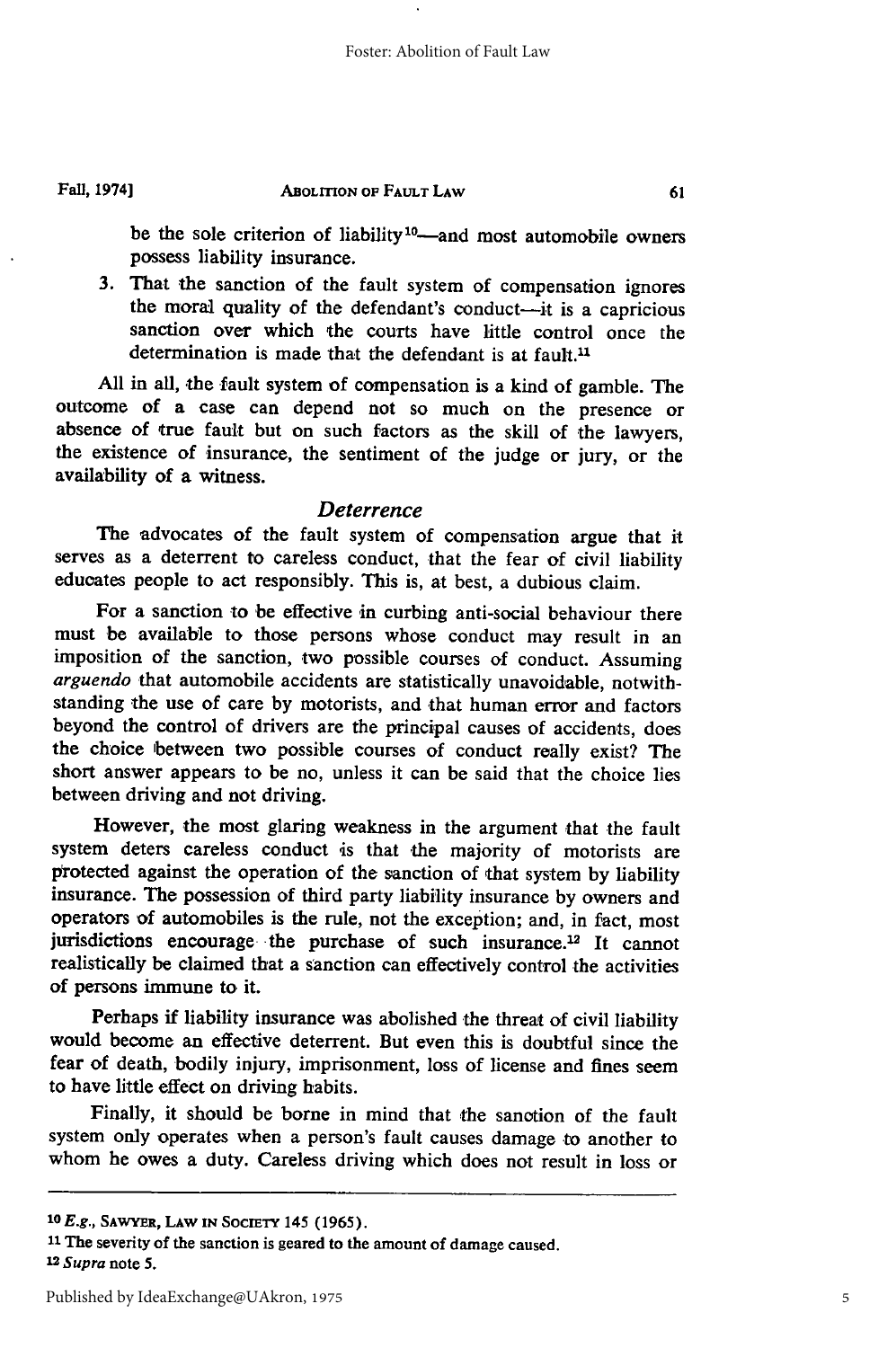#### **AxRON LAw REviEw**

injury to a third party is outside the scope of the operation of the fault system.<sup>13</sup> Consequently, careless drivers who are prepared to run the risks of death and bodily injury because of the belief that an accident will never come their way will also be prepared (assuming that they even turn their minds to the matter) to run the risk of civil liability.

#### *Compensation*

The remedy afforded an injured party by the fault system, namely damages, is supposed to put the plaintiff in the same position as he would have been if he had not been injured.<sup>14</sup> This, in theory, is the aim of the fault system. In practice, however, no one will ever know how often this aim is in fact achieved, although the evidence available would indicate that such occurrences are rare.<sup>15</sup>

The assessment of all damages, with the exception of special damages, is based on guesswork.<sup>16</sup> It is true that the courts have developed rules to guide them in assessing damages but in final analysis an award is only an approximation of the plaintiff's losses. It cannot be otherwise for two reasons: first, precision in assessing future losses is impossible for no one know what the future holds, or would have held, for the plaintiff; and secondly, it is an impossible task to assess exactly, in monetary terms, the compensatory value of physical disabilities and mental anguish. The inevitable result is that some plaintiffs recover more, and others recover less than full compensation.

This conclusion appears to be further supported by the rule that the assessment of damages must be final.17 This rule precludes the courts from re-examining an award despite the fact that the plaintiff's lawyer may have made an error in computing his client's claim, or that the extent and consequences of the injury may have been wrongly predicted. The rule, in fact, appears to be in direct conflict with the declared objective of damage awards.<sup>18</sup>

62

**<sup>13</sup>**This point was made crisply in Haynes v. **Harwood, I K.B.146, 152 (1935),** where the court held: "Negligence in the air, will not do; negligence in order to give a cause of action must be the neglect of some duty owed to the person who makes the claim."

*<sup>14</sup>See* **D. DOBBS, HANDBOOK ON THE LAw OF REMEDIES 135 (1973)** [hereinafter cited as **DoBas].**

*<sup>15</sup>*See **KEETON and O'CONNELL, supra** note 5, at 34; **ISSON,** supra note **5,** at **12-18; REPORT TO GOVERNOR NELSON A. ROCKEFELLER,** supra note 5, at **26-27; THE REPORT OF THE OSGOODE HALL STUDY ON COMPENSATION FOR VICTIMS OF** AUTOMOBILE **ACCIDENTS ch. 10 (Linden ed., 1968).**

**<sup>16</sup> DOBBS, at** 140.

**<sup>17</sup>**In Grunenthal v. Long Island R.R., **393 U.S.** 156 (1968), the United States Supreme Court held that it was error for the Second Circuit Court of Appeals to grant the railroad a new trial unless the petitioner would agree to remit \$105,000 **of** a \$305,000 award. Mr. Justice Brennan's opinion is an excellent example of the type of analysis the trier of fact must follow to tabulate, in the aggregate, the future lost wages and future pain and suffering for the purposes of a present personal injury award. **18 DOBBS,** *supra* note 14.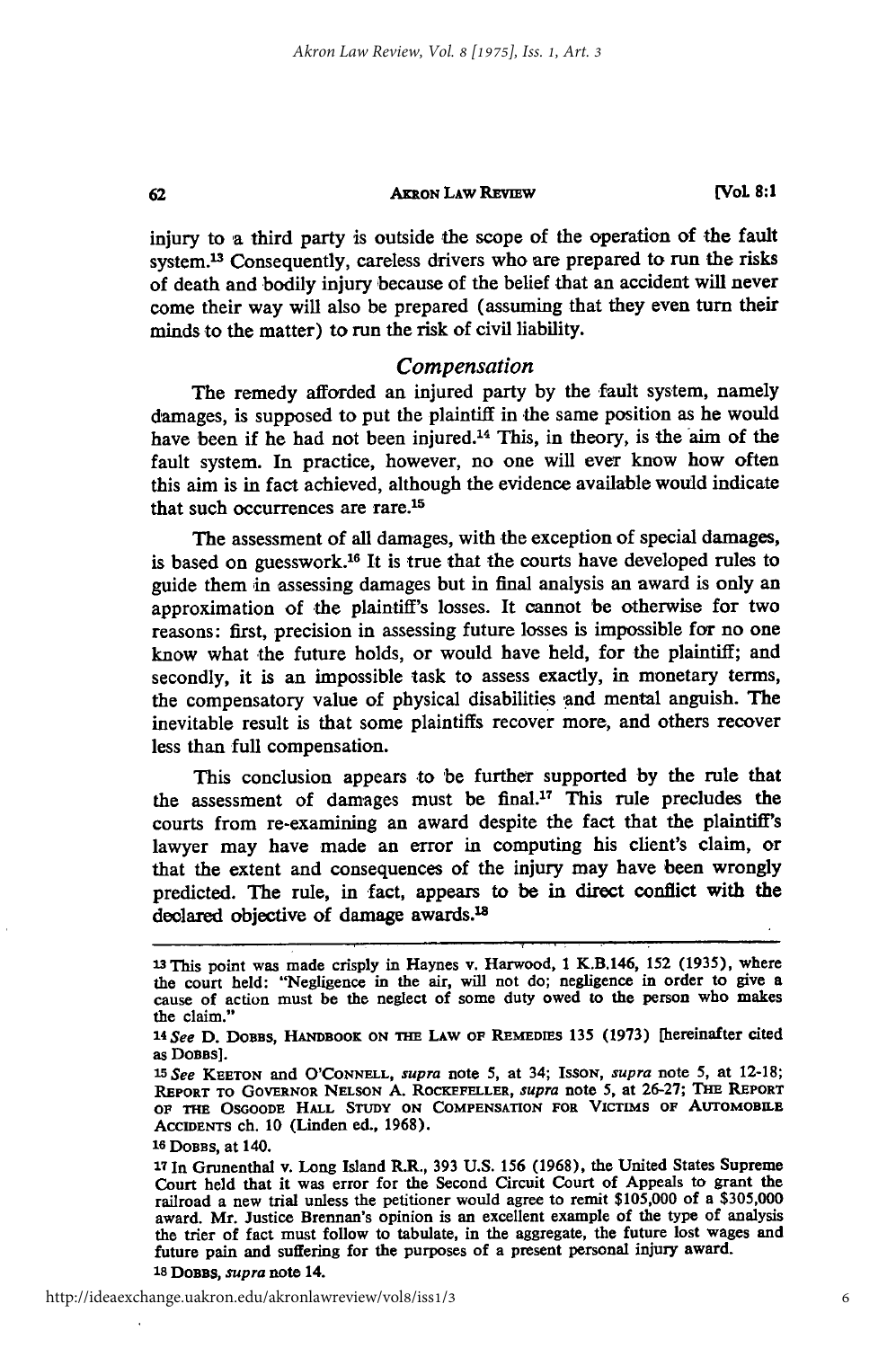#### **ABOLITION OF FAULT LAW Fall, 19741**

Many aspects of the actual operation of the fault system of compensation (as distinguished from its objectives)—the inordinate delays which appear to form an integral part of the system, the exorbitant waste and expense that it involves, the evidentiary problems, and the practice of awarding damages in a lump sum-have also been the subject of severe criticism, and rightly so.19 However, I do not propose to deal in any detail with these issues. The undeniable fact that the fault system does not meet the objectives set for it by its supporters should be sufficient to force a complete rethinking of the whole problem of how best to compensate the victims of automobile accidents. That this has not been the case in many instances is painfully obvious by an examination of the various categories of reform which have been implemented in this area over the years.

#### ATTEMPTED REFORMS

The first group of reforms which were implemented were those aimed at improving the operation of the fault system at the financial responsibility and administrative levels. <sup>20</sup>

To improve the financial responsibility of defendants, compulsory insurance, financial responsibility and impoundment laws were introduced to force, or at least encourage, all motorists to carry liability insurance. Additionally, minimum insurance limits were set and assigned risk plans were created to ensure that liability insurance was available to all. In the event that a person was so unfortunate as to be injured by an uninsured and impecunious motorist or by an unidentifiable automobile, recourse to unsatisfied judgment funds or assigned claims plans was provided.

To further improve the plaintiff's chances of recovery a number of jurisdictions, in some circumstances, removed from his shoulders the burden of having to prove fault on the part of the defendant. Instead they made it the defendant's duty to prove that he was not at fault in causing the accident.

Finally, to improve the administration of the system interim payments to plaintiffs, in those cases where the issue of liability was clear, were introduced; and, in recent years, recourse has been had to arbitration for small claims.

All of these reforms assumed that the answer to the problem presented **by** automobile accident victims lay within the fault system of compensation-that **all** that was required to placate the critics of the system was to try and rectify some of its operational defects. The reforms did nothing to correct the fundamental flaw of the fault system--its failure to achieve its basic objectives. In fact, a number of reforms (particularly

**<sup>19</sup>**For a summary of the major indictments of the fault system and the responses to these indictments **see KEaTON, supra** note **5,** at **1-3.**

<sup>2</sup>OFor a discussion of these reforms **see KEETON & O'CoNNELL, supra** note **5.**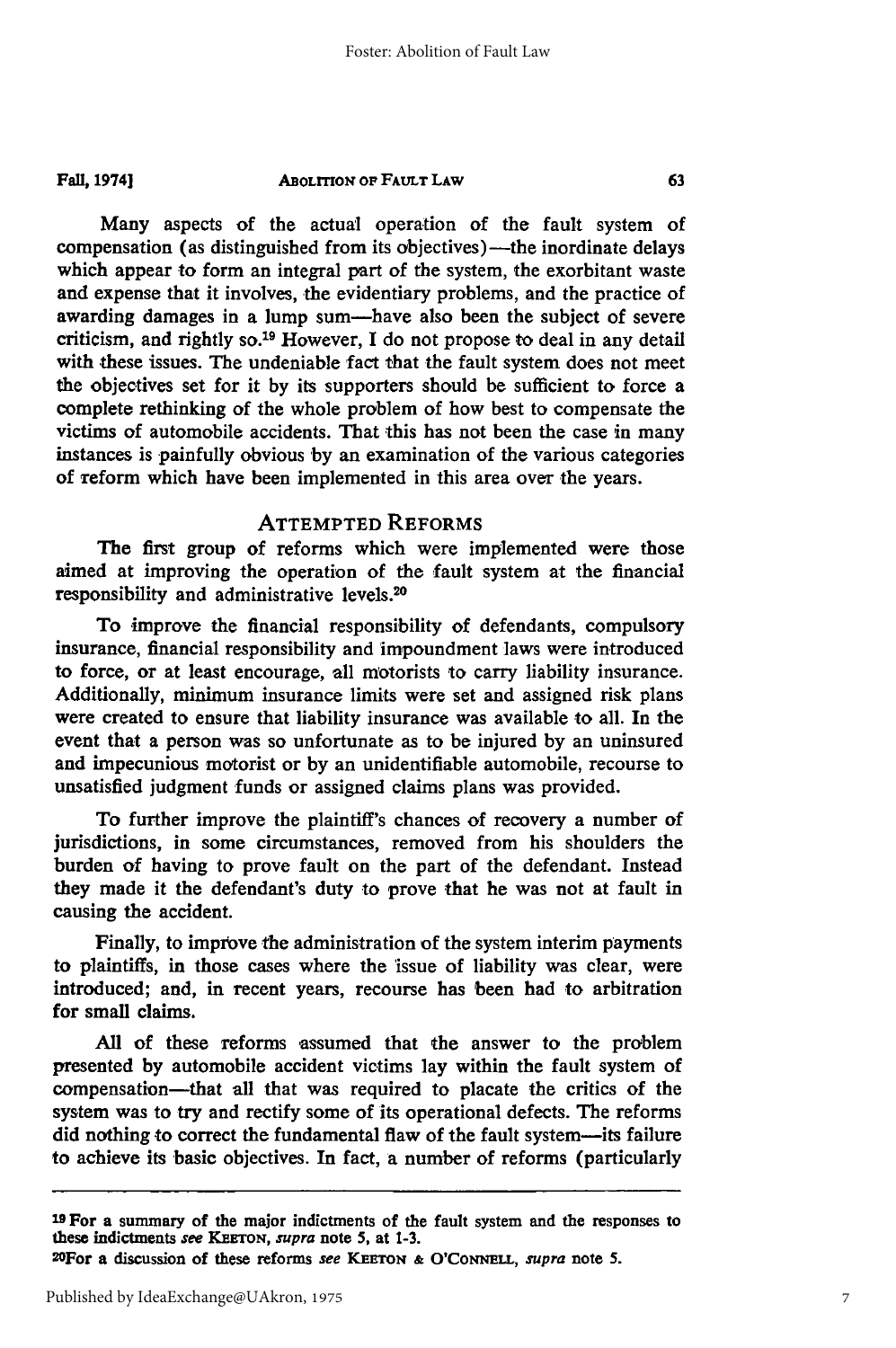#### **AKRON LAW REvIEw**

64

those encouraging the purchase of liability insurance and those effecting the burden of proof) eroded the ability of the system to attain its objectives by reintroducing problematical fault concepts.

Indeed, as the practice of insuring against liability became commonplace, impetus was given to the development of a fourth objective for the system, namely that of loss distribution.<sup>21</sup> Underlying the fault system's objectives of justice and deterrence is the idea that the loss caused by a wrongdoer should be borne by him and the system was designed to ensure that this occurred. However, through insuring against liability the wrongdoer instead of personally "footing the bill" assessed him under the fault system, is able to pass the loss on until it is finally absorbed by an appreciable section of the community-wrongdoers and innocents alike. In other words, "loss shifting" has been largely replaced by "loss spreading."

If the objective now sought is the distribution of losses arising from automobile accidents there surely must be a simpler, more rapid, more economic, and more just and equitable method of achieving this than through the use of the fault system with its many defects.

#### No-FAULT **PLANS**

The continued attacks on the fault system of compensation, despite the various reforms to that system just mentioned, led to the introduction in some jurisdictions of no-fault insurance laws. These laws are based on:

- 1. The value judgment that all (or nearly all<sup>22</sup>) automobile accident victims are deserving of compensation regardless of any question of fault.
- 2. An acknowledgment that the fault system of compensation, with all its inherent defects, is incapable of dealing satisfactorily with the problem presented **by** automobile accident victims.

In view of this one would have thought that no-fault insurance plans, as their name suggests, would have abolished, or at least severely restricted recourse to the fault system of compensation. However, this has not been the case. That is not to say that no-fault insurance laws lack any redeeming features—they do have the merit of providing some compensation to persons who, under the fault system, would recover nothing at all.

It is unrealistic to believe that no-fault insurance laws will drastically curtail recourse to the fault system of compensation since most schemes have imposed a low limit on the amount of no-fault benefits a victim may recover.23 This situation coupled with the fact that many plans place

*<sup>21</sup>* **See J. FLEMING, INTRODUCTION TO THE** LAW **OF TORTS 13-30 (3d** ed. **1967).**

**<sup>22</sup> All** schemes deny benefits to one or more categories of victims. See **GENERAL ADJUSTMENT BUREAU, INC., A COMPARATIVE ANALYSIS OF AUTOMOBILE NO-FAULT STATUTES (1973). <sup>23</sup> FLA. STAT. ANN.** §§ **627.730-627.741 (1972); \*ILL. ANN, STAT, ch. 73,** §§ **<sup>1065</sup>**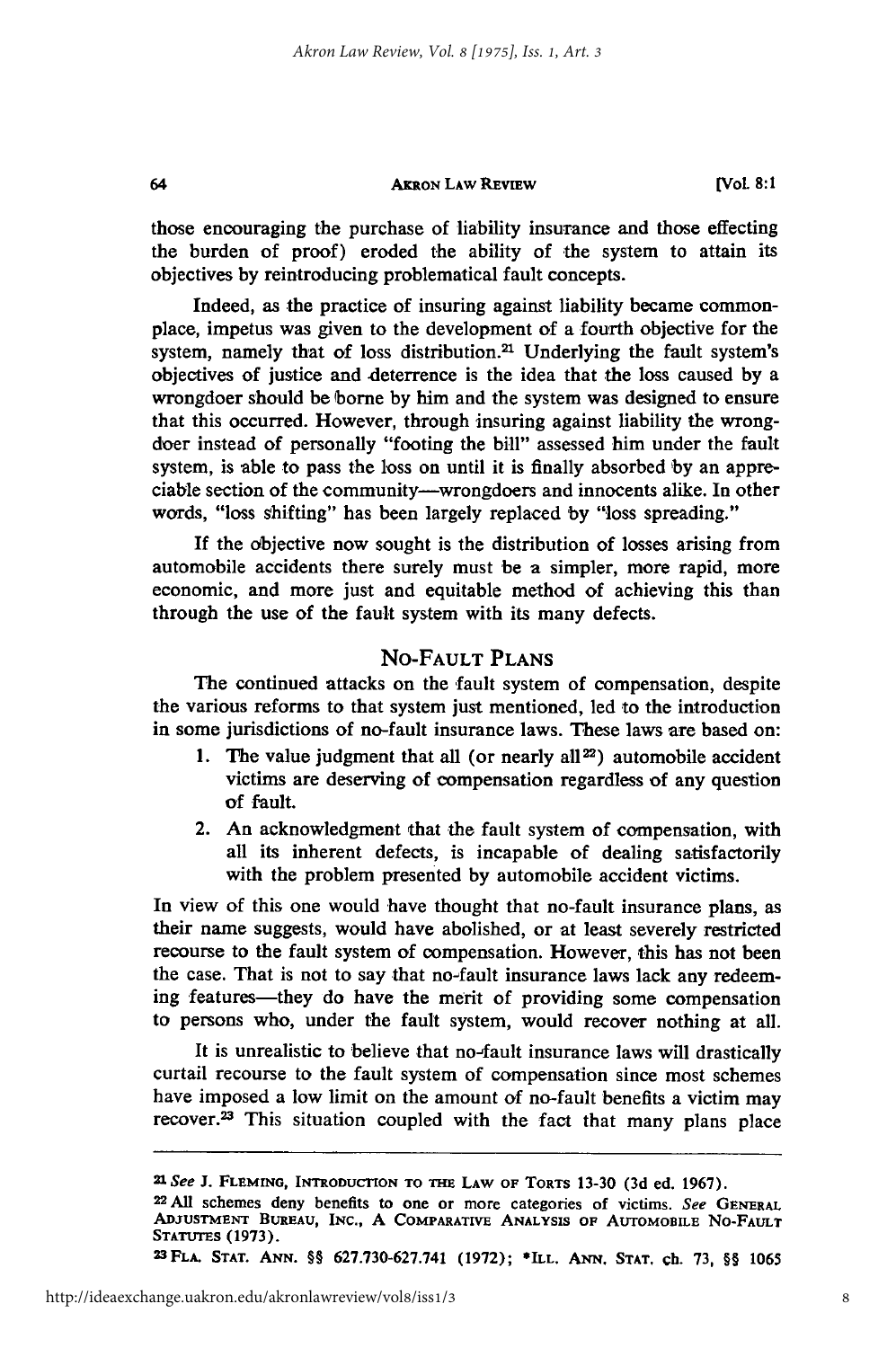#### **ABOLITION OF FAULT** LAW **Fall, 1974]**

no restriction on the right to sue for non-economic losses<sup>24</sup> ensure that there will be litigation.

In general it can be said that no-fault laws aggravate one of the inequities of the fault system of compensation—the fact that small claims are better serviced than large claims. Those persons who suffer severe losses and who are in the greatest need of assistance still remain at the mercy of the fault system.

Finally, it must be asked whether there is room for two conflicting value judgments to operate in this area. The first, of course, being that only those injured through the fault of another should receive compensation; and, the second being that all persons are entitled to compensation regardless of any question of fault. No-fault insurance laws have created a situation in which all persons are entitled to some compensation but in which some persons are entitled to more compensation than others. And the preferential treatment accorded some victims, if it can be so termed, is not based on their innocence, but the innocence or fault of the person causing the loss. Thus, as between two innocent victims who suffer severe loss one may recover only the no-fault benefits, while the other may recover a substantially greater amount because he was fortunate enough to be injured **by** another who is found to be at fault. Such an outcome can hardly be termed equitable and just.

As one study has stated, no-fault insurance laws are merely palliatives designed to patch up some of the defects of the fault system.25 No-fault insurance laws do not come to grips with the fundamental unsoundness of the fault system.

The value judgment that **all** automobile accident victims are entitled to compensation irrespective of any question of fault places, **I** would suggest, the problem presented by the victims of automobile accidents in its proper perspective. The judgment accepts automobile accidents for what they are-an unavoidable and tragic factor of modern life, a necessary evil, which affects all aspects of society from the home to the national economy, the costs of which must be borne by society which is

**2 5 REPORT TO GOVERNOR NELSON A.** ROCKEFELLER, *supra* note **5,** at 49-55.

<sup>150</sup> **-** 1065.163 (Smith-Hurd Supp. 1974) (found unconstitutional in Grace v. Howlett, 51 Ml. **2d 478, 283** N.E.2d 474 (1972); Mn. ANN. CODE art. 48A, §§ 538-546 (Supp. 1973); MAss. GEN. **LAWS ANN.** ch. 90, § 34A (Supp. 1974); ORE. REV. STAT. §§ 743.786 - 743.835 (1973); S.D. **COMPILED** LAWS **ANN.** § 58-11-9 *et seq.* (Supp. 1974); The Insurance Act, R.S.O. 1970, C.224, §§ 199-240 (Can.). <sup>24</sup> DEL. CODE **ANN. tit.** 21, § **2118** (Supp. **1972); FLA. STAT. ANN.** § **627.30 -** §

**<sup>627.710 (1972);</sup>** ILL. **ANN. STAT.** ch. **73,** § **1065.150 -** § **1065.163** (Smith-Hurd Supp. 1974); MD. **ANN.** CODE art. **48A,** § 542 (Supp. **1973);** ORE. REv. **STAT.** § **743.786 -** § **743.835 (1973); S.D.** COMPILED LAWS **ANN.** § **58-11-9** *et seq.* (Supp. 1974); The Insurance Act, R.S.M. **1970,** c. **126,** § **237** *et seq.* (Can.); The Insurance Act, R.S.O. **1970,** c. 224, § 199-240 (Can.); Automobile Accident Insurance Act, R.S.S. **1965,** c. **409** (as amended **1973)** (Can.).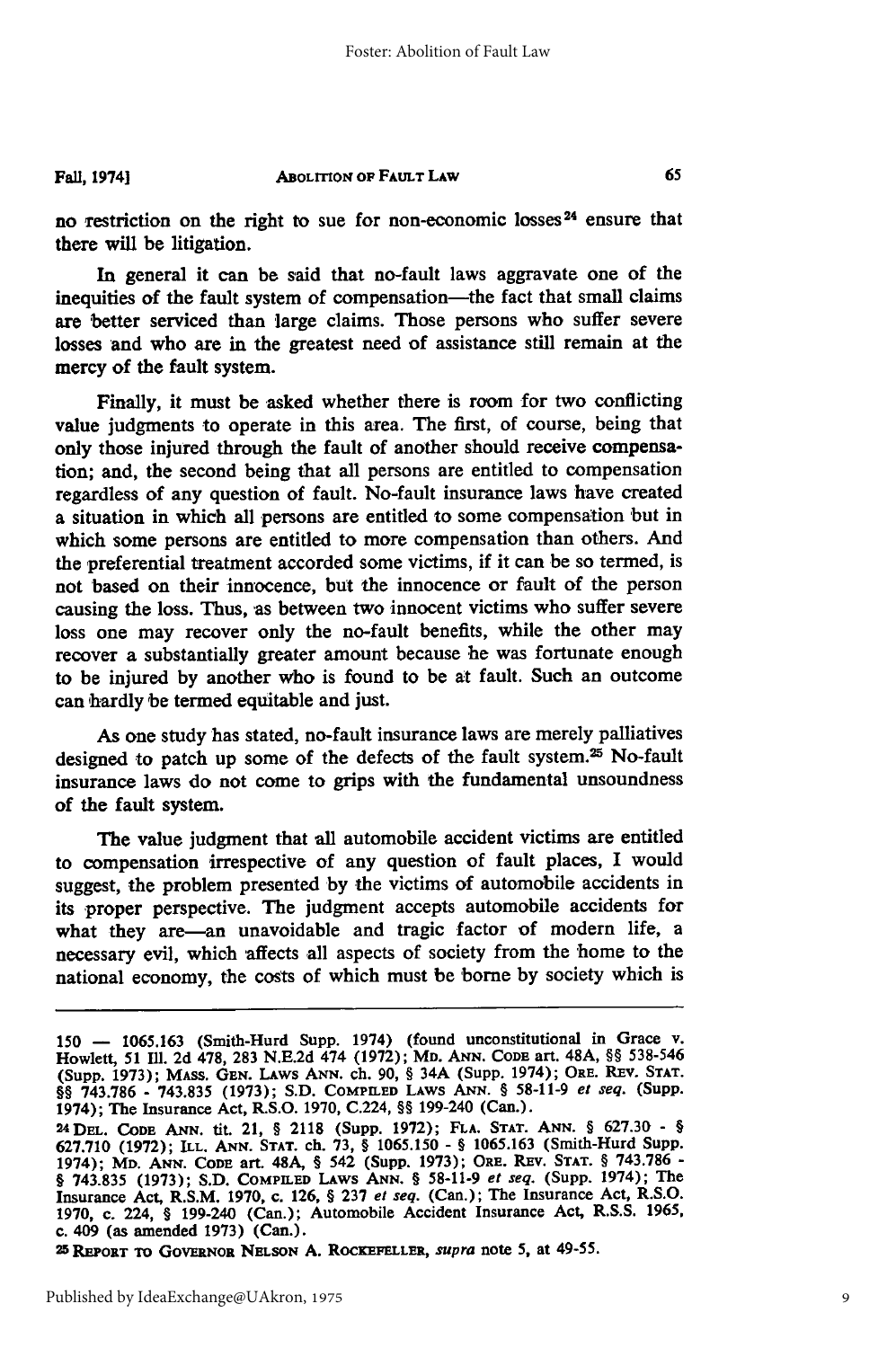#### **AKRON LAW REVIEW**

**[VoL 8:1**

after all the ultimate beneficiary of all the advantages of highway transportation. The logic of this situation of necessity must lead to the conclusion that the fault system of compensation, as we know it, must be abolished. If it is felt that some distinction must be drawn between victims let the only distinction be between the innocent victim and the victim who is truly morally at fault.

The major objectives of any reform based on the above value judgment should be threefold:

- 1. Community responsibility or, in other words, loss distribution.
- 2. Compensation of all victims of automobile accidents.
- 3. Real compensation for economic losses.

Deterrence is not an objective though it may well remain a factor in that the contribution of members of society to the scheme should reflect their driving record.

The only practical restriction on the type of reform here advocated is a factor which affects so many judgments---namely, that of cost. However, in view of the fact that a number of serious and comprehensive studies (e.g., those undertaken in New York,<sup>26</sup> British Columbia<sup>27</sup> and Quebec<sup>28</sup>) have advocated the total abolition of fault liability, and the fact that one jurisdiction, New Zealand,<sup>29</sup> has taken this step, I am very skeptical of the argument that a combination of real compensation and the abolition of fault liability would involve an impossible financial burden for the community.

**Of** course, initially, there will have to be limits on the amounts and heads of compensation payable. The first concern of reform should be to provide real compensation for the economic losses of all victims. The compensation of non-pecuniary losses should be of secondary importance. That is not to say they should not ever be compensated. Rather, **if** the resources available are found to be sufficient then these losses can also be compensated within reasonable limits.

#### *20 Id.*

66

<sup>27</sup> ROYAL COMMISSION ON AUTOMOBILE INSURANCE, REPORT OF THE COMMISSIONERS (2 **vols. 1969).**

**<sup>28</sup>GouvERNEmENT DU QUEBEC, RAPPORT DU COMMITE D'ETUDE SUR L'ASsURANCE AuToMOBILE** (1974). **<sup>29</sup> The Accident Compensation** Act **of 1972,** Stat, No. 43 **(as amcnded) (NZ).**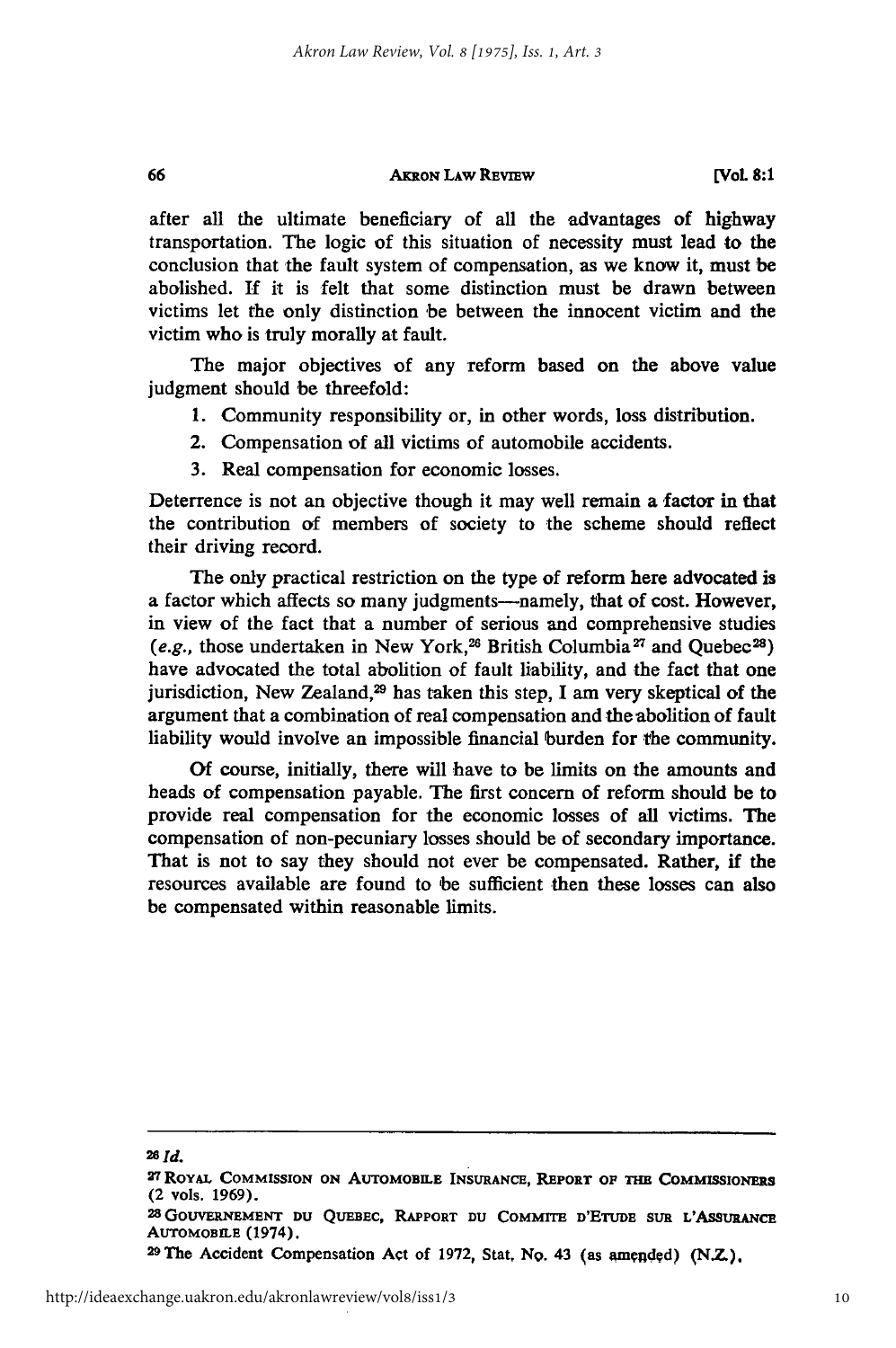**Fall, 1974]**

#### **ABOLITION OF FAULT LAW**

#### **CONCLUSION**

It is not necessary for those who advocate drastic reform to prove that it is either ideal or perfect. Any system will necessarily be open to criticism because of defects. However, it should be sufficient justification for change in this imperfect world of ours if the new system meets the objectives set for it and is relatively better or more just than the system it replaces.

I suppose it is trite to say that the task of law reform is not a simple one, and that lawyers and the legal profession have a very special responsibility to the public in this field.

It is true that with the introduction of no-fault insurance laws the public has been presented with reform. But is it just a reform or is it the best possible reform? I would suggest that it is the former-a compromise solution that hopefully Will satisfy the public and yet not upset the legal profession's "apple cart" to any great extent.

It is time for the legal profession to divorce itself from its peculiar interest in the problem of the compensation of automobile accident victims and to take an objective view of it. This is essential when we bear in mind that the legal profession is so well represented in many legislatures, and that the bar constitutes one of the most persuasive of lobby groups.

The image of the legal profession has become somewhat tarnished in recent years and lawyers must realize that there is a critical relationship between reform of the existing fault system and their public image. While the public's understanding of the defects in the law relating to the compensation of automobile accident victims is vague, it is clear they want reform and we should ensure that they are presented with the best reform.

Fault law was developed to meet the needs of our society in the nineteenth and first half of the twentieth centuries; it is now time for us to develop a system which can successfully grapple with the problems society currently faces. It is time for change-drastic change. The legal profession is not immune to "future shock."